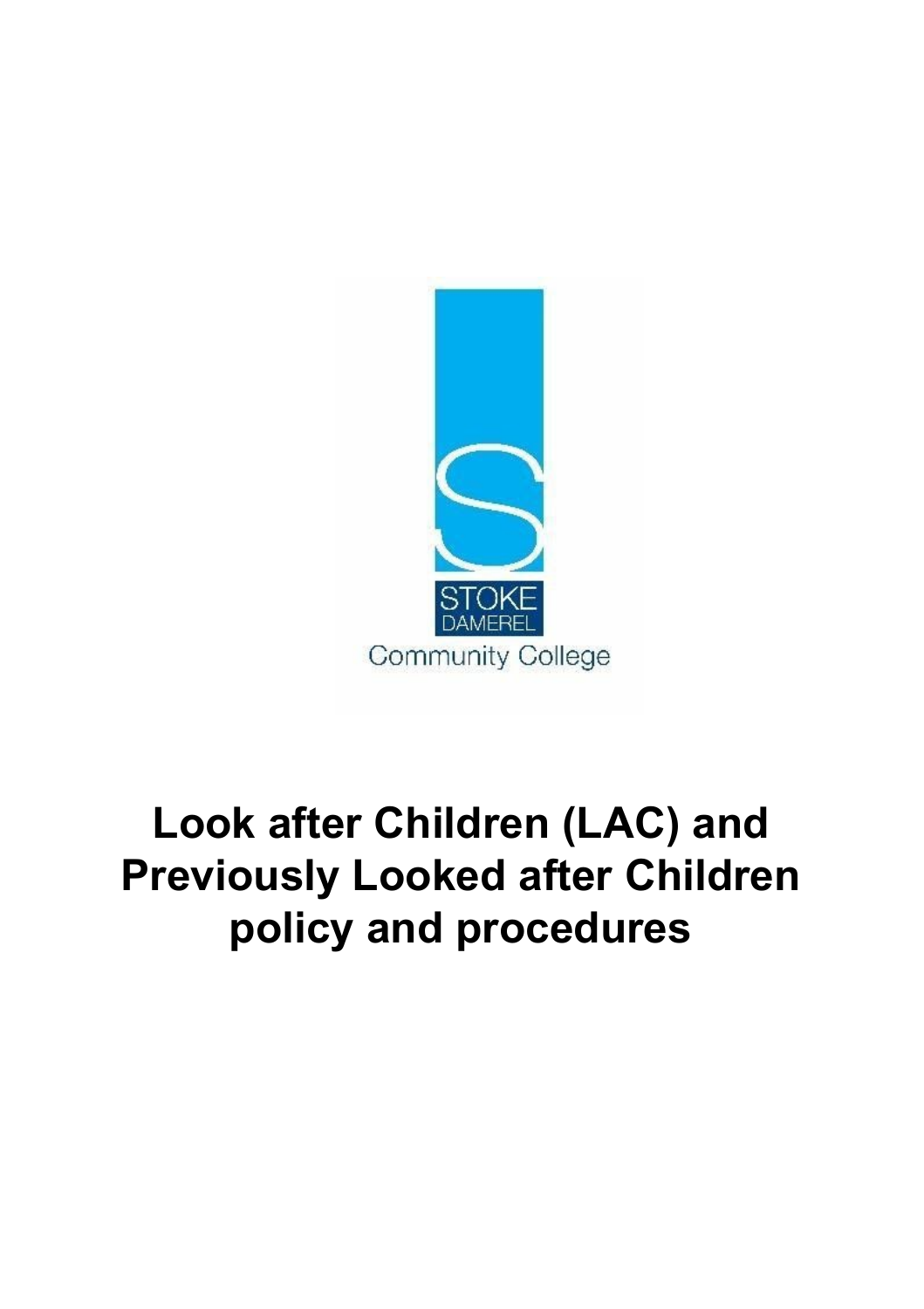# **Looked After Children (LAC) and Previously Looked After Children(PLAC) Policy**

## **Objectives**

Stoke Damerel Community College is committed to helping every child achieve the highest educational standards he or she possibly can, including raising their aspirations and recognising their potential. We understand the vital role we play in promoting social and emotional development including positively promoting the raising of a child's self-esteem. We recognise that there may be reasons which may affect the behaviour of children and understand that this is often a form of communication which may need a more personalised response or intervention.

We are committed to a trauma informed approach towards students and staff.

We will work alongside, and with, partners including the Plymouth Virtual School to make sure that looked after children and previously looked after children:

## **Enjoy and achieve**

- Feel stable and supported in an environment that values education and believes in all children
- Participate in a wide range of out of school activities, including volunteering
- $\bullet$  Narrow the gap so that their attainment is in line or better than their peers

#### **Stay safe**

- Are happy at school/college
- Feel safe and secure at school/college.
- Are advised and signposted to the most appropriate sources of support

#### **Are healthy**

• Are supported to access a wide range of positive activities to promote their physical and/or mental health

#### **Achieve economic well-being**

- Make successful and sustained transitions [into post 16 education, employment and training]
- $\bullet$  Develop the skills necessary to live in the 21<sup>st</sup> Century [independently] and be responsible citizens

#### **Make a positive contribution**

- Develop their confidence and self-esteem
- Have a voice and contribute to decisions that affect them including through the PEP process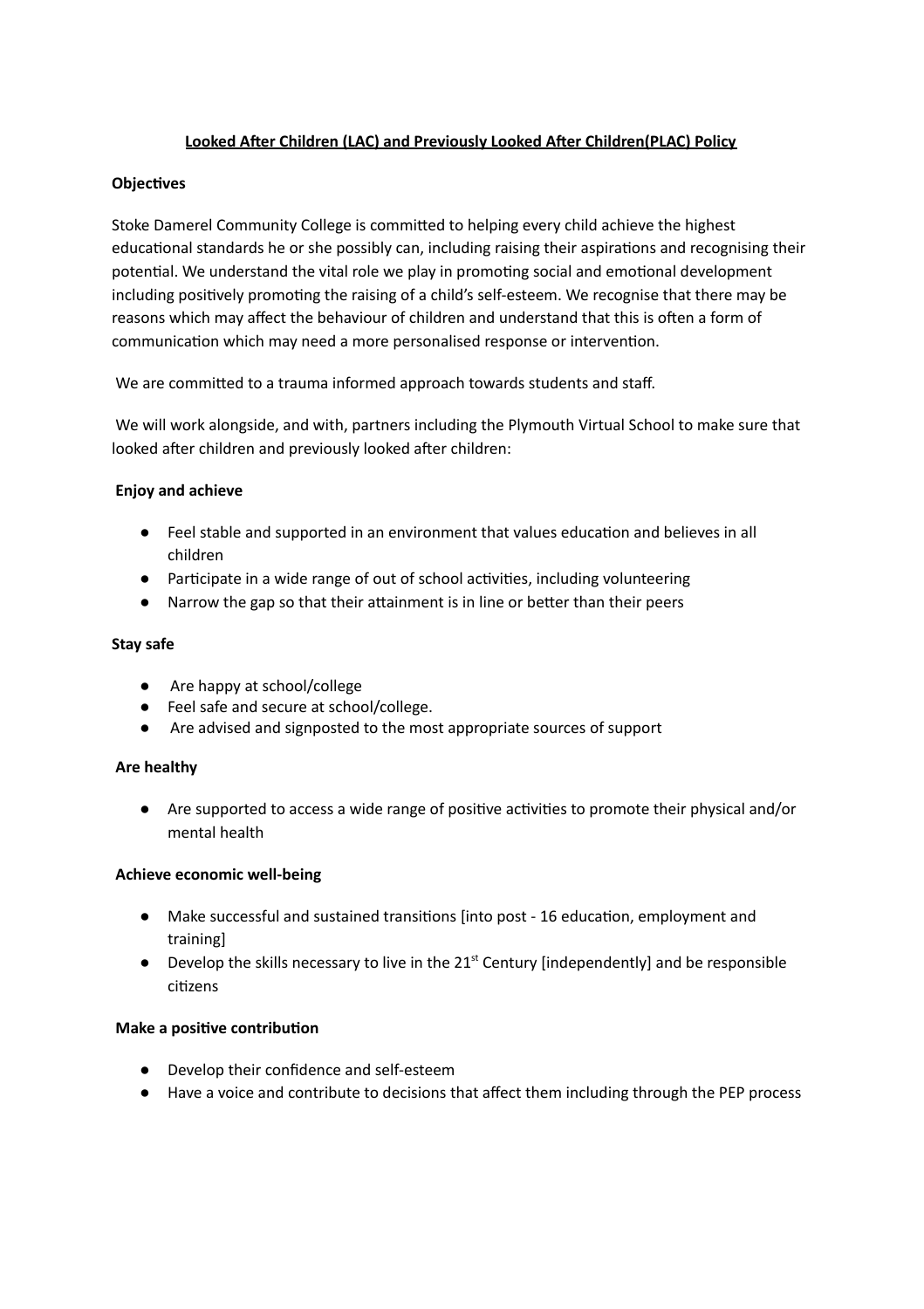## **Definition**

'In care' is a term that refers to children in the care of the Local Authority. This can happen either with parental agreement or when a Court makes a Care Order. The child may be living with foster carers, in a residential unit, with family members, and sometimes with their parents. Stoke Damerel Community College recognises that children in care may have very specific needs.

Previously Looked After Child – is one who is no longer looked after in England and Wales because he/she is now subject to an Adoption, Special Guardianship Order or Child Arrangement Order.

#### **Rationale**

Looked-after children and previously looked after children as a group are no less able than their peers but they often underachieve. As their lives have frequently been characterised by instability, many have spent too much time out of school. As a result they fall behind and in the past have often not received the help and support they needed to catch up.

Looked-after children and previously looked after children are a priority for admission, and Stoke Damerel Community College will follow Plymouth's admission criteria, admitting students as quickly as possible, recognising the importance of re-establishing school stability.

#### **Roles and Responsibilies**

**The Designated Teacher for** Looked-after children and previously looked after children is: Sarah Turner

**The Designated Governor for** Looked-after children and previously looked after children is: Jan Cole

#### **The Governing Body will:**

ensure that the school / MAT admission criteria and practice prioritises Looked-after children and previously looked after children according to the DfE Admissions Code of Practice

ensure all governors are fully aware of the legal requirements and statutory guidance for Looked-after children and previously looked after children

appoint a qualified teacher as the Designated Teacher (DT) for Looked-after children and previously looked after children

ensure that the DT receives training, including understanding trauma and mental health training

ensure that the DT and staff receive appropriate and on-going support for their role working with Looked-after children and previously looked after children

liaise with the Head Teacher, DT, SENCO and all other staff to ensure the needs of Looked-after children and previously looked after children care are met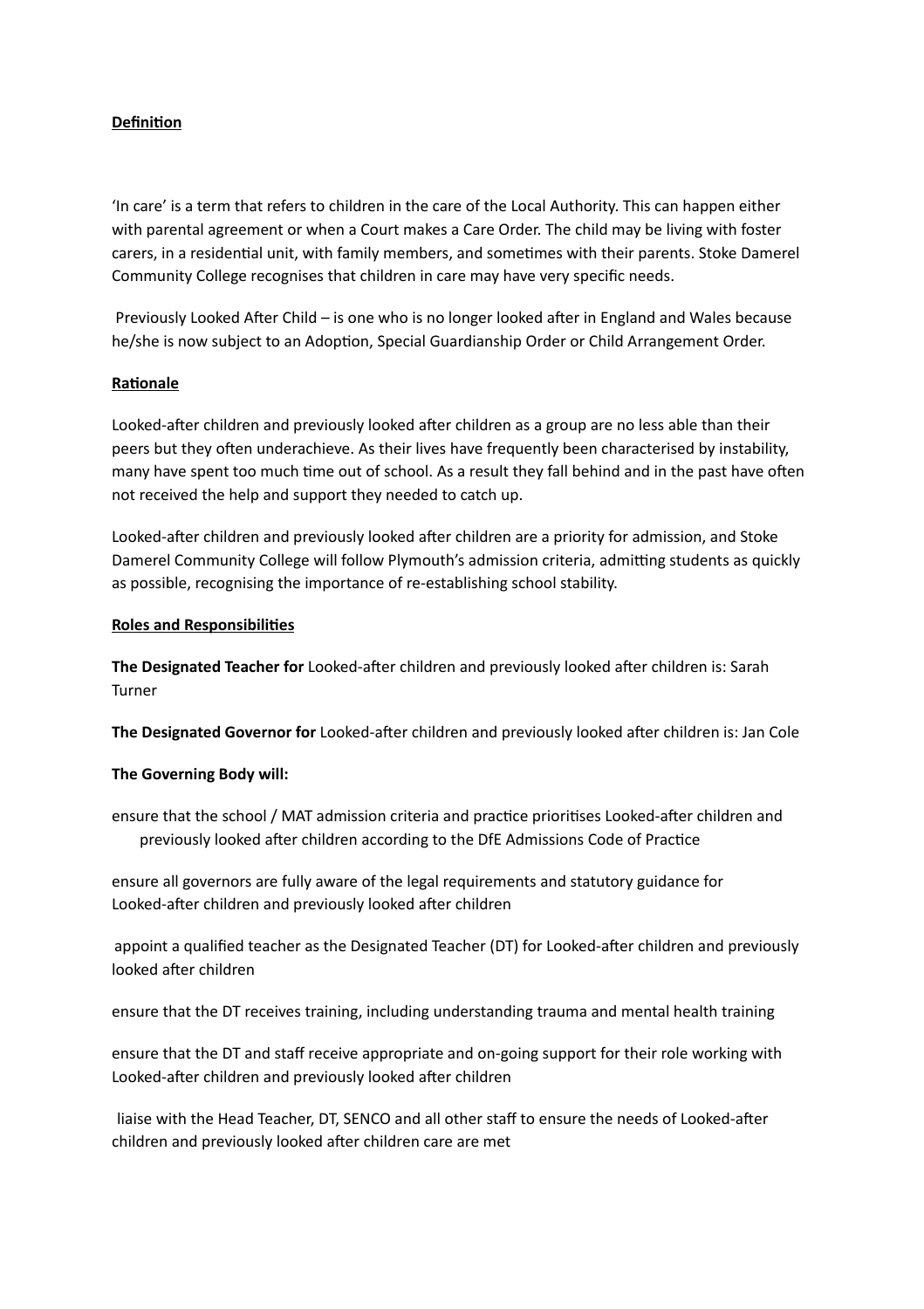nominate a governor with responsibility for Looked-after children and previously looked after children who links with the DT

ensure there are arrangements in place to keep themselves informed about provision for, and attainment of Looked-after children and previously looked after children

receive and approve an annual report on numbers, achievements and progress of looked after children within the school and work with the school leadership team to act on any issues raised by the DT

annually review the effective implementation of the school policy for Looked-after children and previously looked after children

ensure that the school's policies and procedures have regard to the needs of Looked-after children and previously looked after children, in particular

- Behaviour/discipline policy (including use of exclusions)
- Safeguarding and Child Protection policy
- **SEND Policy**
- Supporting pupils with medical conditions
- Equality information and objectives
- Staff Discipline, conduct and grievance procedures
- Oversubscription criteria/Admission Arrangements

# **The Designated Teacher's role and responsibilies:**

- welcome and ensure a smooth transition for the child and their carer/parent
- promote a culture of high expectation amongst all staff in the school and one in which Looked-after children and previously looked after children believe they can succeed
- make sure the young person has a voice in setting learning targets
- be a source of advice and facilitate training for staff in developing their understanding of the factors which can affect how children in care learn and develop including of the emotional, psychological and social effects of loss, separation and trauma (attachment awareness)
- to keep an up to date list of all looked after children including those in the care of Other LAs
- record and monitor academic progress, attendance and personal development of looked after children and report to Virtual School Head Teacher (using eGOV)
- monitor attendance and exclusions weekly of looked after children and in the event of any exclusion make contact with the Plymouth Virtual School Team and Social worker outlining reasons why the child has been excluded
- liaise pro-actively with the Virtual School Team and Social Care Team particularly where the pupil is experiencing difficulties at school or is at risk of exclusion
- lead on the termly development, implementation and review of each looked after child's Personal Education Plan (PEP)
- **•** ensure that Pupil Premium Plus funding is used to provide additional, personalised support as identified in the PEP for looked after children